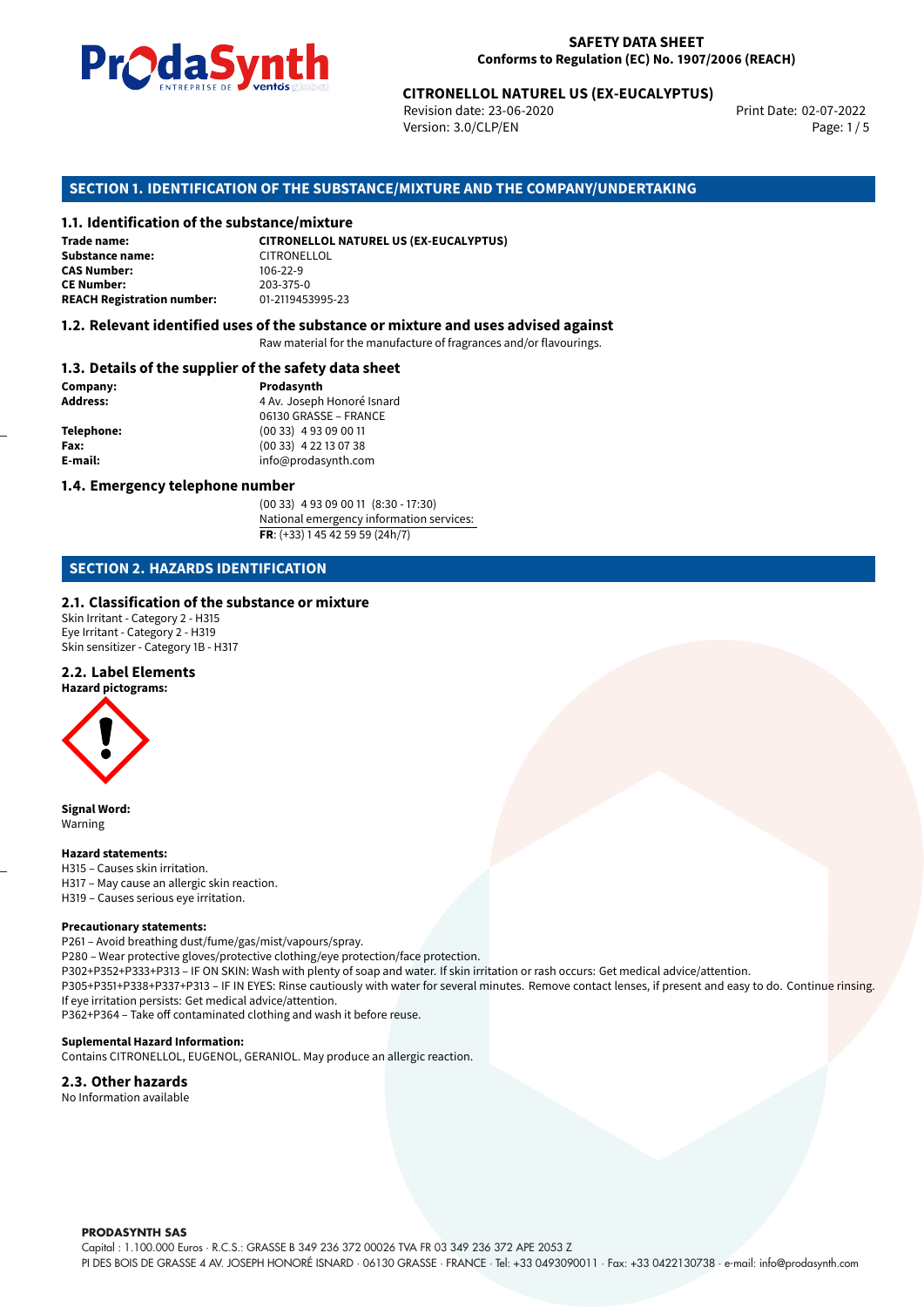

# **CITRONELLOL NATUREL US (EX-EUCALYPTUS)**<br>Revision date: 23-06-2020<br>Print Date: 02-07-2022

Revision date: 23-06-2020 Version: 3.0/CLP/EN Page: 2 / 5

#### **SECTION 3. COMPOSITION/INFORMATION ON INGREDIENTS**

#### **3.1. Substances**

| Chemical name: | CITRONELLOL    |
|----------------|----------------|
| CAS number:    | $106 - 22 - 9$ |
| EC number:     | 203-375-0      |

#### **Hazardous constituents:**

| <b>Chemical Name</b> | % (w/w)        | <b>CAS No</b><br><b>EC No</b> | Classification according to Regulation 1272/2008                    |
|----------------------|----------------|-------------------------------|---------------------------------------------------------------------|
| CITRONELLOL          | $\geq$ 50      | 106-22-9<br>203-375-0         | Skin Irrit. 2 - H315<br>Eye Irrit. 2 - H319<br>Skin Sens. 1B - H317 |
| <b>GERANIOL</b>      | $>0.1$ ; $<$ 1 | $106 - 24 - 1$<br>203-377-1   | Skin Irrit. 2 - H315<br>Eye Dam. 1 - H318<br>Skin Sens. 1B - H317   |
| EUGENOL              | $\geq$ 0.1; <1 | 97-53-0<br>202-589-1          | Eye Irrit. 2 - H319<br>Skin Sens. 1B - H317                         |

[See the full text of the hazard statements in section 16.](#page-4-0)

## **3.2. Mixtures**

## Not applicable.

### **SECTION 4. FIRST-AID MEASURES**

#### **4.1. Description of necessary first aid measures**

| Ingestion:    | Rinse mouth with water.                                                                                               |
|---------------|-----------------------------------------------------------------------------------------------------------------------|
|               | Obtain medical advice.                                                                                                |
|               | Keep at rest. Do not induce vomiting.                                                                                 |
| Eye contact:  | In case of contact with eyes, rinse immediately with plenty of water for at least 15 minutes and seek medical advice. |
| Inhalation:   | Remove person to fresh air and keep at rest.                                                                          |
|               | Seek immediate medical advice.                                                                                        |
| Skin contact: | Take off immediately all contaminated clothing.                                                                       |
|               | Thoroughly wash affected skin with soap and water.                                                                    |
|               | Seek medical attention if symptoms persist.                                                                           |

## **4.2. Most important symptoms and effects, both acute and delayed**

No information available.

#### **4.3. Indication of any immediate medical attention and special treatment needed**

No information available.

#### **SECTION 5. FIRE-FIGHTING MEASURES**

#### **5.1. Extinguishing Media**

Water spray, carbon dioxide, dry chemical powder or appropriate foam. For safety reasons do not use full water jet.

#### **5.2. Special hazards arising from the substance or mixture**

Known or Anticipated Hazardous Products of Combustion: Emits toxic fumes under fire conditions.

#### **5.3. Advice for firefighters**

High temperatures can lead to high pressures inside closed containers. Avoid inhalation of vapors that are created. Use appropriate respiratory protection. Do not allow spillage of fire to be poured into drains or watercourses. Wear self-contained breathing apparatus and protective clothing.

#### **SECTION 6. ACCIDENTAL RELEASE MEASURES**

#### **6.1. Personal precautions, protective equipment and emergency procedures**

Evacuate surronding areas. Ensure adequate ventilation. Keep unnecessary and unprotected personnel from entering. Do not breathe vapor/spray. Avoid contact with skin and eyes. Information regarding personal protective measures: see section 8.

#### **6.2. Environmental precautions**

To avoid possible contamination of the environment, do not discharge into any drains, surface waters or groundwaters.

#### **PRODASYNTH SAS**

Capital : 1.100.000 Euros · R.C.S.: GRASSE B 349 236 372 00026 TVA FR 03 349 236 372 APE 2053 Z PI DES BOIS DE GRASSE 4 AV. JOSEPH HONORÉ ISNARD · 06130 GRASSE · FRANCE · Tel: +33 0493090011 · Fax: +33 0422130738 · e-mail: info@prodasynth.com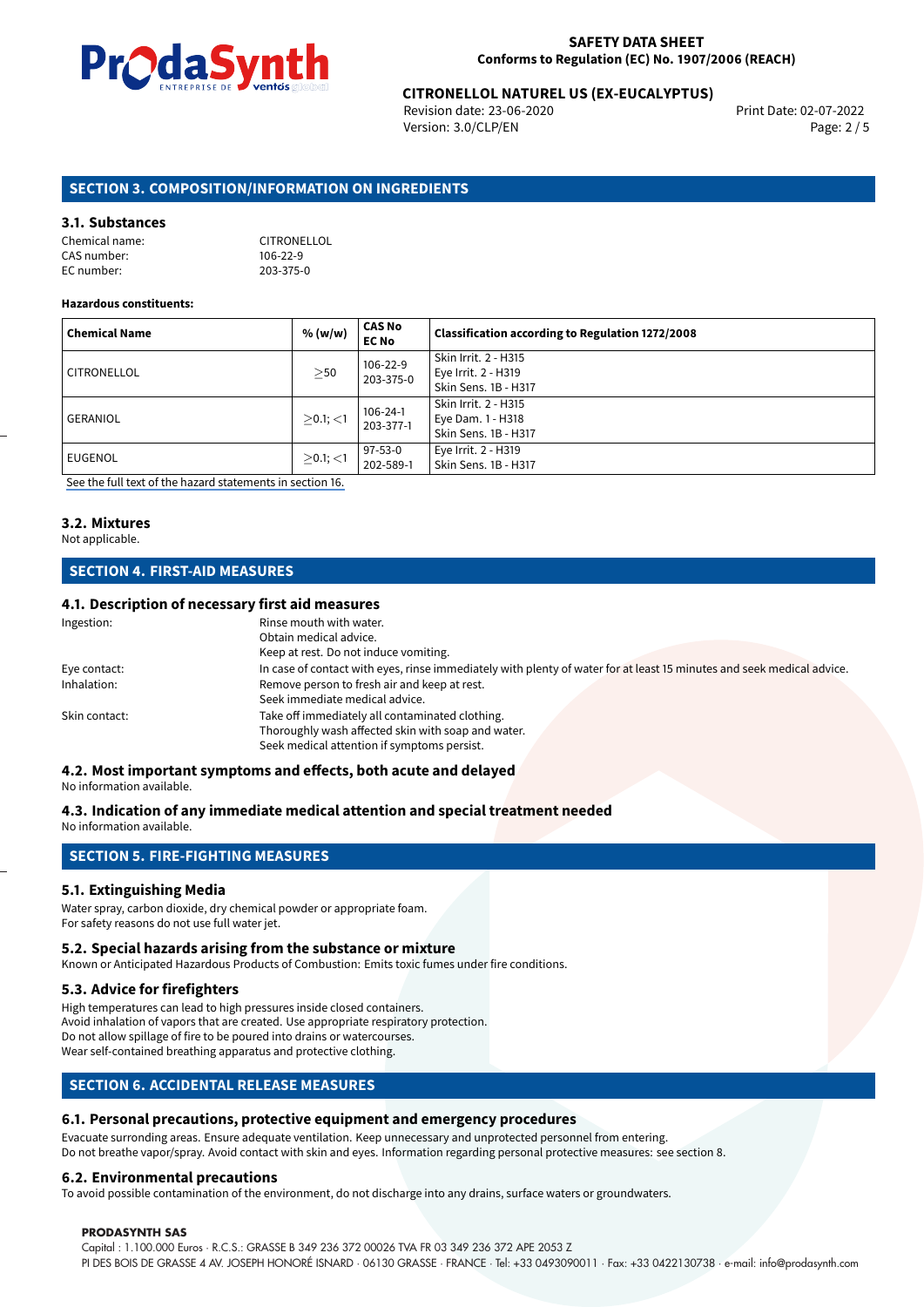

# **CITRONELLOL NATUREL US (EX-EUCALYPTUS)**<br>Revision date: 23-06-2020<br>Print Date: 02-07-2022

Revision date: 23-06-2020 Version: 3.0/CLP/EN Page: 3 / 5

#### **6.3. Methods and materials for containment and cleaning up**

Cover with an inert, inorganic, non-combustible absorbent material (e.g. dry-lime, sand, soda ash). Place in covered containers using non-sparking tools and transport outdoors. Avoid open flames or sources of ignition (e.g. pilot lights on gas hot water heater). Ventilate area and wash spill site after material pickup is complete.

#### **6.4. Reference to other sections**

Information regarding exposure controls, personal protection and disposal considerations can be found in sections 8 and 13.

#### **SECTION 7. HANDLING AND STORAGE**

#### **7.1. Precautions for safe handling**

Do not store or handle this material near food or drinking water. Do not smoke. Avoid contact with the eyes, skin and clothing. Wear protective clothing and use glasses. Observe the rules of safety and hygiene at work. Keep in the original container or an alternative made from a compatible material.

#### **7.2. Conditions for safe storage, including any incompatibilities**

Store in tightly closed and preferably full containers in a cool, dry and ventilated area, protected from light. Keep away from sources of ignition (e.g. hot surfaces, sparks, flame and static discharges). Keep away from incompatible materials (see section 10).

#### **7.3. Specific end use(s)**

No information available.

#### **SECTION 8. EXPOSURE CONTROLS AND PERSONAL PROTECTION**

#### **8.1. Control parameters**

Components with occupational exposure limits: None known.

#### **8.2. Exposure controls**

| Appropriate engineering controls: | Measures should be taken to prevent materials from being splashed into the body.                                                            |  |  |
|-----------------------------------|---------------------------------------------------------------------------------------------------------------------------------------------|--|--|
|                                   | Provide adequate ventilation, according to the conditions of use. Use a mechanical exhaust if required.                                     |  |  |
| Eye/Face protection:              | Chemical safety goggles are recommended. Wash contaminated goggles before reuse.                                                            |  |  |
| Hand Protection:                  | Chemical-resistant gloves are recommended. Wash contaminated gloves before reuse.                                                           |  |  |
| Body protection:                  | Personal protective equipment for the body should be selected based on the task being performed and the risks<br>involved.                  |  |  |
| Respiratory Protection:           | In case of insufficient ventilation, use suitable respiratory equipment.                                                                    |  |  |
| Environmental exposure controls:  | Emissions from ventilation or process equipment should be checked to ensure they comply with environmental<br>protection legislation.       |  |  |
|                                   | In some cases, filters or engineering modifications to the process equipment will be necessary to reduce emissions to<br>acceptable levels. |  |  |
|                                   |                                                                                                                                             |  |  |

#### **SECTION 9. PHYSICAL AND CHEMICAL PROPERTIES**

#### **9.1. Information on basic physical and chemical properties**

| Appearance:                         | Liguid             |
|-------------------------------------|--------------------|
| Colour:                             | Confo              |
| Odour:                              | Confo              |
| Odour theshold:                     | Not de             |
| pH:                                 | Not de             |
| Melting point/freezing point:       | Not de             |
| Boling point/boiling range (°C):    | 222-22             |
| Flash point:                        | $101^{\circ}$ C    |
| Evaporation rate:                   | Not de             |
| Flammability:                       | Not de             |
| Lower flammability/Explosive limit: | Not de             |
| Upper flammability/Explosive limit: | Not de             |
| Vapour pressure:                    | $0,02 \; \text{m}$ |
| Vapour Density:                     | Not de             |
| Density:                            | $0,85 -$           |
| Relative density:                   | $0,85 -$           |
| Water solubility:                   | INSOL              |
| Solubility in other solvents:       | <b>SOLUE</b>       |

Conforms to standard Conforms to standard Not determined Not determined Not determined 222-223°C (1 atm) Not determined Not determined Not determined Not determined  $0,02$  mm Hg (25 $\degree$ C) Not determined Density: 0,85*−*0,86 g/mL (20ºC) Relative density: 0,85*−*0,86 (20ºC) **INSOLUBLE IN WATER** SOLUBLE IN ETHANOL

#### **PRODASYNTH SAS**

Capital : 1.100.000 Euros · R.C.S.: GRASSE B 349 236 372 00026 TVA FR 03 349 236 372 APE 2053 Z

PI DES BOIS DE GRASSE 4 AV. JOSEPH HONORÉ ISNARD · 06130 GRASSE · FRANCE · Tel: +33 0493090011 · Fax: +33 0422130738 · e-mail: info@prodasynth.com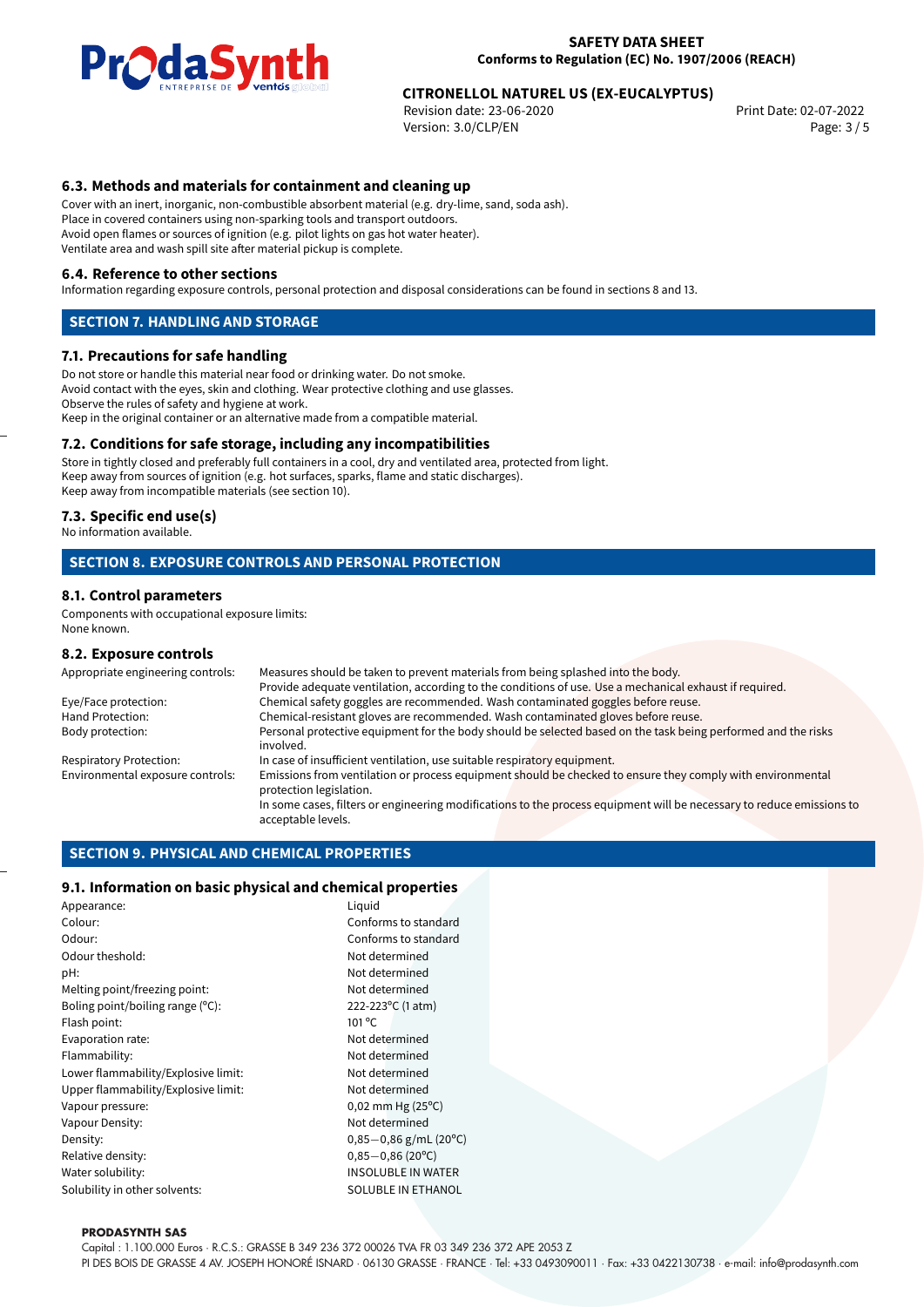

# **CITRONELLOL NATUREL US (EX-EUCALYPTUS)**<br>Revision date: 23-06-2020<br>Print Date: 02-07-2022

Revision date: 23-06-2020 Version: 3.0/CLP/EN Page: 4 / 5

- Partition coefficient n-octanol/water: Not determined Auto-ignition temperature: Not determined Decomposition temperature: Not determined Viscosity, dynamic: Not determined Viscosity, kinematic: Not determined Explosive properties: Not determined Oxidising properties: NONE EXPECTED
	-

#### **9.2. Additional information**

No information available.

#### **SECTION 10. STABILITY AND REACTIVITY**

#### **10.1. Reactivity**

No hazardous reactions if stored and handled as prescribed/indicated.

#### **10.2. Chemical stability**

The product is stable if stored and handled as prescribed/indicated.

#### **10.3. Possibility of hazardous reactions**

No hazardous reactions if stored and handled as prescribed/indicated.

#### **10.4. Conditions to Avoid**

Conditions to Avoid: Excessive heat, flame or other ignition sources.

#### **10.5. Incompatible materials**

Avoid contact with strong acids and bases and oxidizing agents.

#### **10.6. Hazardous decomposition products**

During combustion may form carbon monoxide and unidentified organic compounds.

#### **SECTION 11. TOXICOLOGICAL INFORMATION**

#### **11.1. Information on toxicological effects**

| <b>Acute toxicity</b>                    | Based on the data available, the criteria for classification are not met. |
|------------------------------------------|---------------------------------------------------------------------------|
| <b>Skin corrosion/irritation</b>         | Causes skin irritation.                                                   |
| Serious eye damage/irritation            | Causes serious eye irritation.                                            |
| <b>Respiratory or skin sensitisation</b> | May cause an allergic skin reaction.                                      |
| <b>Germ cell mutagenicity</b>            | Based on the data available, the criteria for classification are not met. |
| Carcinogenicity                          | Based on the data available, the criteria for classification are not met. |
| <b>Reproductive toxicity</b>             | Based on the data available, the criteria for classification are not met. |
| <b>STOT-single exposure</b>              | Based on the data available, the criteria for classification are not met. |
| <b>STOT-repeated exposure</b>            | Based on the data available, the criteria for classification are not met. |
| <b>Aspiration hazard</b>                 | Based on the data available, the criteria for classification are not met. |

#### **SECTION 12. ECOLOGICAL INFORMATION**

#### **12.1. Toxicity**

#### **Assessment:**

Based on the data available, the criteria for classification are not met. **Experimental/calculated data:** No information available.

#### **12.2. Degradability**

No information available.

#### **12.3. Bioaccumulative potential**

No information available.

#### **12.4. Soil mobility**

No information available.

#### **12.5. Results of PBT and vPvB assessment**

No information available.

#### **PRODASYNTH SAS**

Capital : 1.100.000 Euros · R.C.S.: GRASSE B 349 236 372 00026 TVA FR 03 349 236 372 APE 2053 Z PI DES BOIS DE GRASSE 4 AV. JOSEPH HONORÉ ISNARD · 06130 GRASSE · FRANCE · Tel: +33 0493090011 · Fax: +33 0422130738 · e-mail: info@prodasynth.com